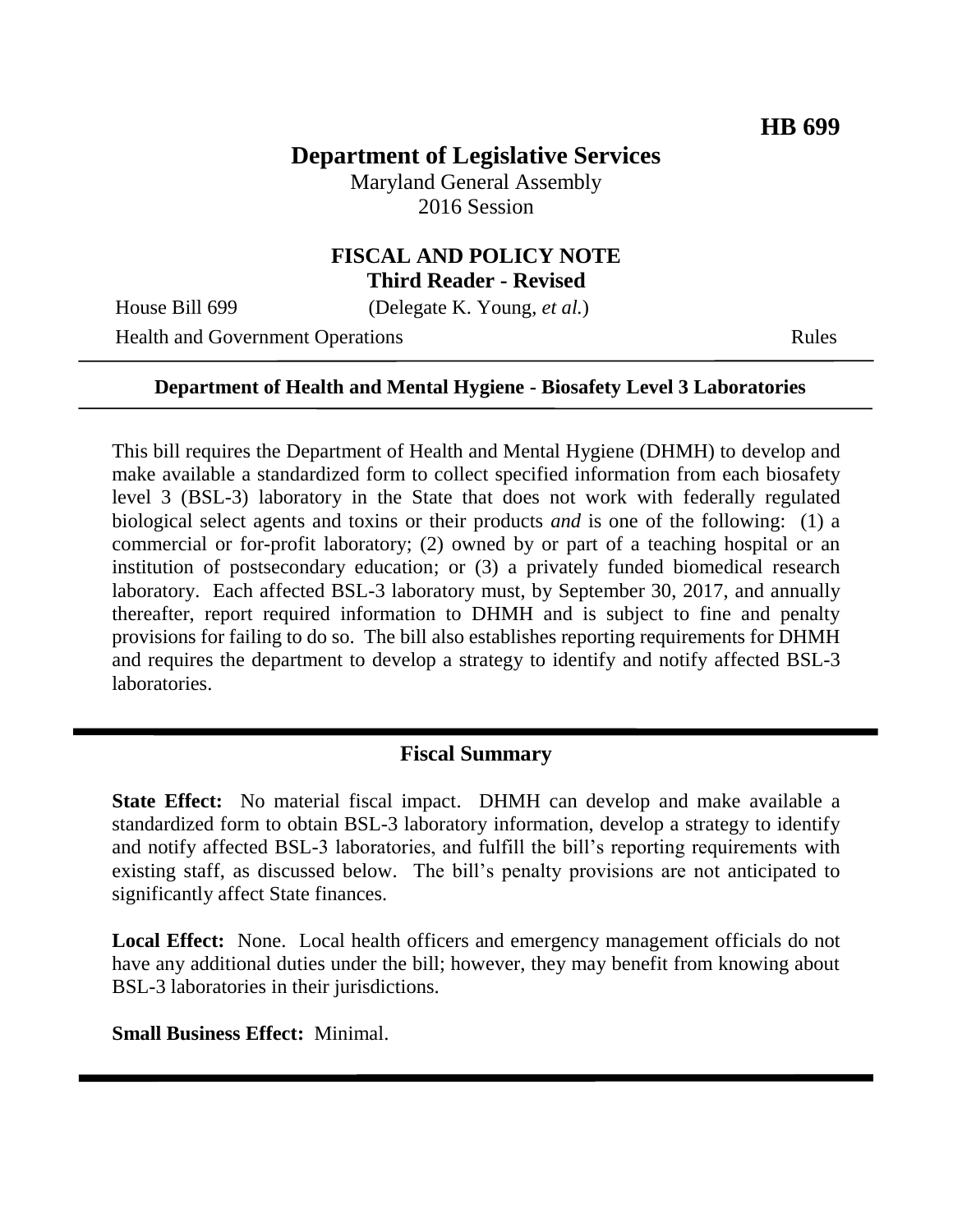### **Analysis**

**Bill Summary:** A "biosafety level 3" laboratory means a laboratory designated as a BSL-3 laboratory by the U.S. Centers for Disease Control and Prevention (CDC) and the U.S. Department of Agriculture Animal and Plant Health Inspection Service, as applicable, based on (1) usage of biological agents that may cause serious or potentially lethal disease after inhalation, ingestion, or absorption and (2) required biocontainment precautions.

Annually, beginning September 30, 2017, BSL-3 laboratories must report (1) the address of the laboratory; (2) the name, telephone number, and email address of a laboratory contact person; and (3) any other required information to DHMH. Annually, beginning December 31, 2017, DHMH must report (1) the number and location, in total and by jurisdiction, of BSL-3 laboratories to the health officer and emergency management officials of each local jurisdiction and (2) the total number of BSL-3 laboratories in the State to the Governor and the Generally Assembly. Any other information that DHMH collects from BSL-3 laboratories under the bill is confidential and not subject to inspection.

A BSL-3 laboratory that fails to report required information under the bill's provisions is guilty of a misdemeanor and, on conviction, is subject to a fine of up to \$100 for a first offense and up to \$500 for each subsequent conviction. Each day a violation continues after the first conviction is a subsequent offense. Additionally, a laboratory subject to the bill's provisions that fails to report the required information is subject to an administrative fine of up to \$500.

DHMH must develop a strategy to attempt to identify affected BSL-3 laboratories and notify the laboratories of the bill's requirements. This strategy may rely on a number of listed sources.

**Current Law/Background:** There are four biosafety levels (1 through 4), which are defined based on infectivity, severity of disease, transmissibility, and the nature of the work being conducted. "Containment" or "biocontainment" means the microbiological practices, safety equipment, and facility safeguards that protect laboratory workers, the environment, and the public from exposure to infectious microorganisms and toxins that are handled and stored in the laboratory.

Containment laboratories are regulated by the federal government by several agencies including the U.S. Public Health Service, the U.S. Department of Agriculture, and CDC (depending on the type of biological agents at issue). Additionally, the U.S. Department of Health and Human Services and CDC have published five editions of *Biosafety in Microbiological and Biomedical Laboratories*, an advisory document recommending best practices for the safe conduct of work in biomedical and clinical laboratories from a biosafety perspective.

HB 699/ Page 2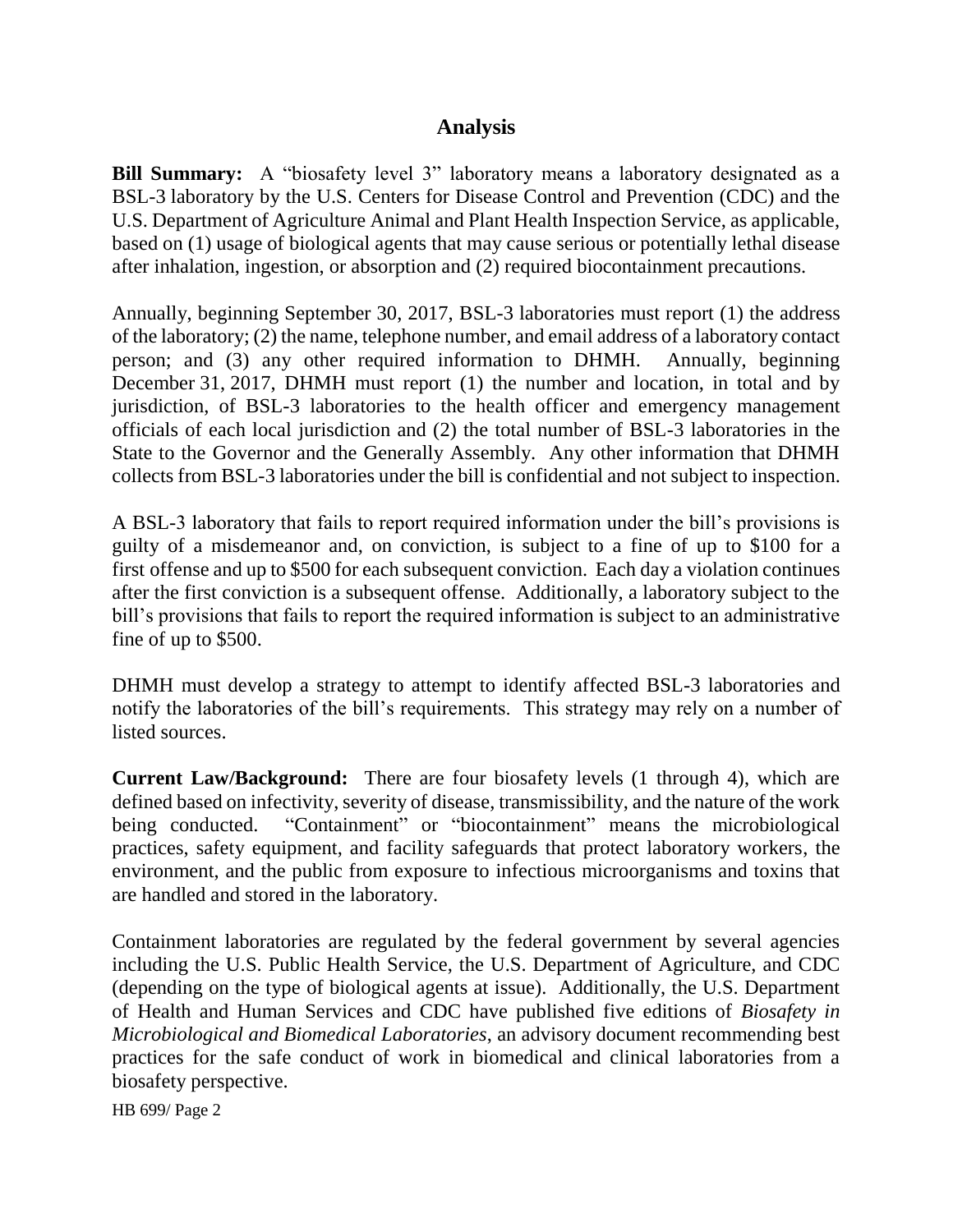However, according to the October 2013 *Report on the Health and Safety Issues Associated with High Containment Laboratories in the State of Maryland,* published by DHMH, no government entity regulates or provides oversight of laboratories working with BSL-3 pathogens that are not on the "select agent" list (including *Mycobacterium tuberculosis* (tuberculosis), Middle East Respiratory Syndrome corona virus (MERS), *Hantavirus*, *St. Louis Encephalitis Virus*, *Western Equine Encephalitis Virus*, and others). Additionally, there is no federal or State regulatory standard requirement for nonselect agent research. Thus, there is no government entity tracking everyone who operates a BSL-3 laboratory or where these laboratories are located. Private BSL-3 research laboratories not working with select agents may adopt safety standards voluntarily, and they are self-policing.

In Maryland, DHMH's Office of Laboratory Emergency Preparedness and Response (OLEPR) administers the Biological Agents Registry Program. OLEPR must identify the biological agents possessed and maintained by any person in the State, and it must obtain any other information required by regulations adopted by DHMH. Such regulations must provide for the release of information in the registry to specified agencies as well as establish specified safeguards and reporting processes.

**State Expenditures:** DHMH's Laboratories Administration has determined that two regular part-time positions are needed to implement the bill's requirements including to develop a comprehensive electronic questionnaire to collect the required information; design, develop, and maintain a database that holds the information; conduct outreach and follow-up to the affected laboratories; and analyze received information.

However, the Department of Legislative Services (DLS) disagrees that the bill's requirements alone justify hiring additional staff. The onus of reporting the required information falls on the laboratories, not DHMH. Additionally, the department is authorized to utilize an already developed list of affected laboratories as part of the required outreach strategy. Further, there is no requirement to develop an electronic questionnaire or database. Laboratories are only required to provide address and contact information, which DLS assumes the department can track with minimal effort or staff time. Finally, the reporting requirement requires DHMH to compile information submitted, not to develop additional content or conduct any extensive outreach, etc. Thus, DLS advises that the bill likely has no material impact on expenditures and does not require additional staff.